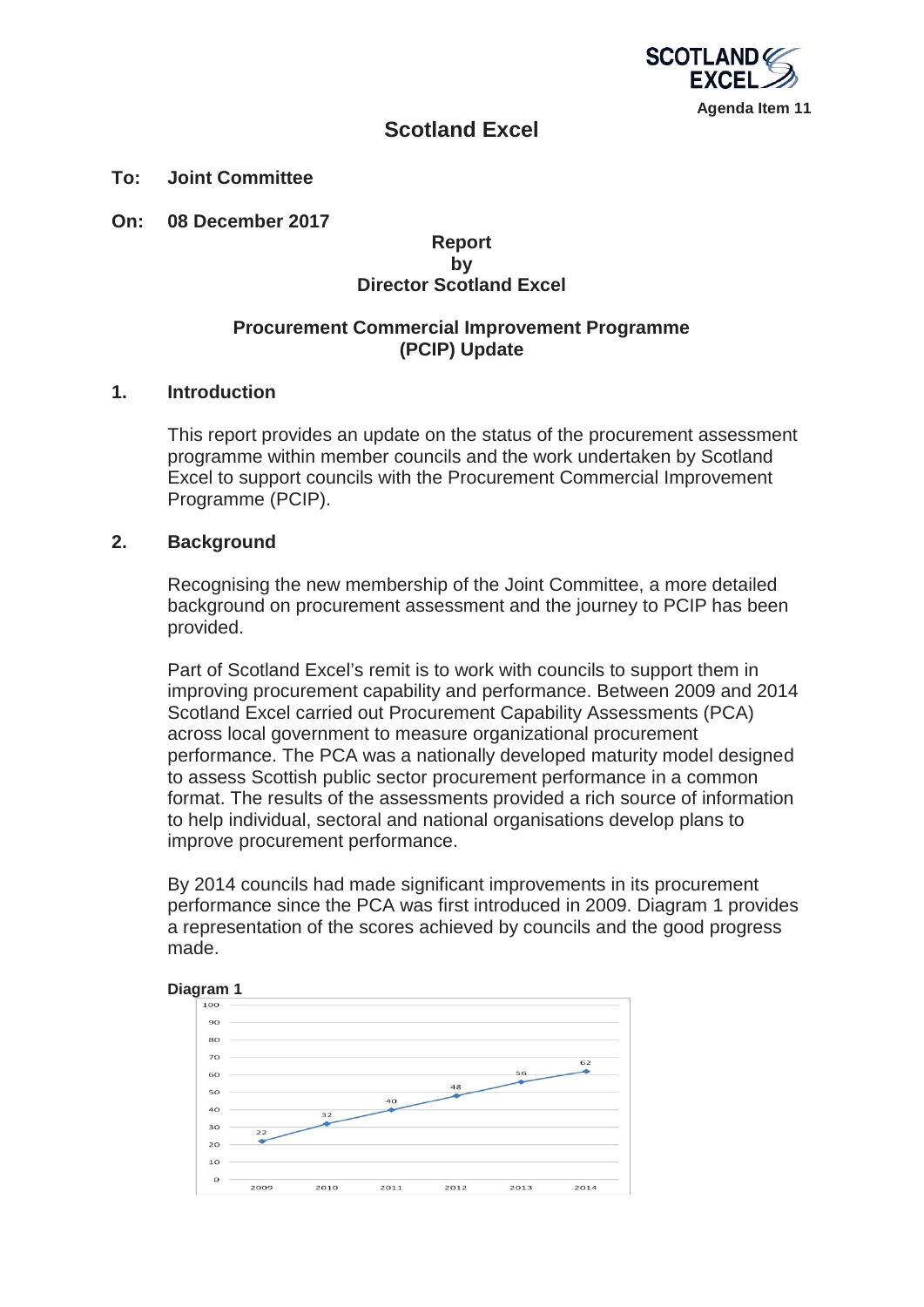After completion of the 2014 assessments, the sector average was 62% compared to an average of 22% in 2009.

Recognising the need to further improve procurement capability, a national working group involving Scotland Excel, other centers of expertise and Scottish Government developed a replacement for the PCA. The PCIP builds on the good work done to date with a continued focus on driving improvement and encouraging the sharing of good practices.

A number of changes emerged from the new model of assessment:

- A new and reduced question set;
- **Each organization to undertake two assessments by June 2019;**
- A new assessment methodology including the provision of information in advance of the assessment day;
- Use of a lite, medium and full assessment:
- Introduction of a new level 4 representing High Performance within the Full assessment.

A significant change between the PCA and the PCIP is the scoring bands (shown in Table 1 and which are **not** comparable between the two assessment methods. This is an important differentiator and therefore comparison between the last PCA score in 2014 and the PCIP score cannot be made.

# **Table 1**

| <b>Full Assessment Performance Bandings</b>                           |               |
|-----------------------------------------------------------------------|---------------|
| <b>Current Performance Band</b>                                       | % Score       |
| F1                                                                    | >70%          |
| F <sub>2</sub>                                                        | $66 < 69\%$   |
| F <sub>3</sub>                                                        | $61 \le 65\%$ |
| F4                                                                    | $56 \le 60\%$ |
| F <sub>5</sub>                                                        | $51 \le 55\%$ |
| F6                                                                    | $46 \le 50\%$ |
| F7                                                                    | 41 < 45%      |
| F8                                                                    | $36 \le 40\%$ |
| F9                                                                    | $31 \le 35\%$ |
| F10                                                                   | $26 \le 30\%$ |
| F11                                                                   | $20 \le 25\%$ |
| F12/Non-Conformance                                                   | < 19%         |
| https://www.procurementiourneu.scot/step-5-pcip-finalisation-bandings |               |

#### **3. Assessments**

The first PCIP assessments were carried out in 2016 with 16 councils undertaking assessments. The remaining councils choose, for various reasons, to delay their assessments until 2017.

As of 10th November 2017, 31 councils have undertaken a PCIP assessment, with the remaining one assessment due to take place by the end of December.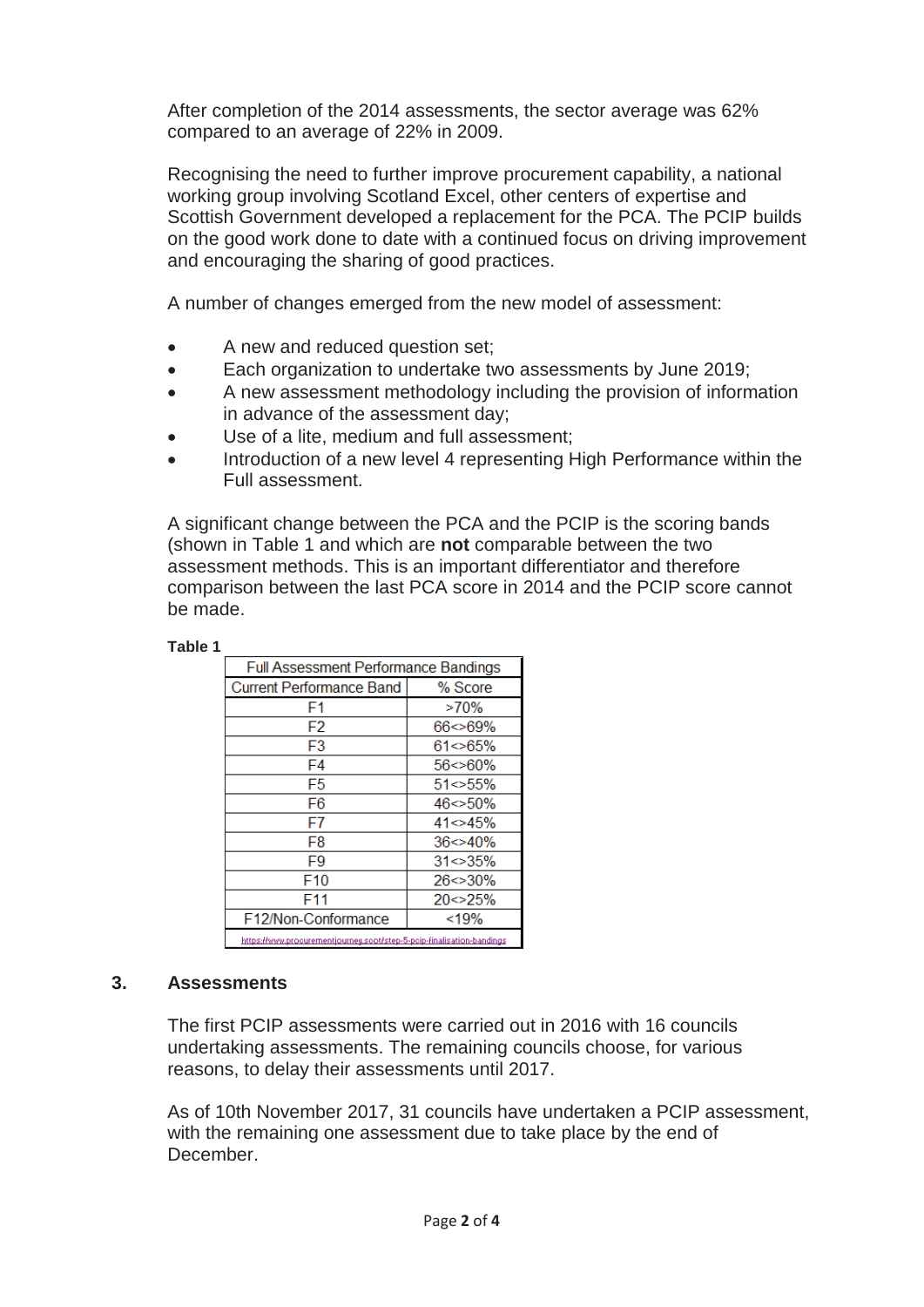The average assessment score across the local government sector is 64% (Band F3). However, as of 10th November 2017, 35% of councils scored in the top performance band (F1) and no councils scored in the bottom five performance bands (F8-12). A summary of the results from the 31 assessments to completed date is shown below:

#### **Table 2**

| <b>Performance Band</b> | <b>Number of councils</b> |
|-------------------------|---------------------------|
| F <sub>1</sub>          | 11                        |
| F <sub>2</sub>          | $\mathcal{P}$             |
| F <sub>3</sub>          |                           |
| F4                      | 5                         |
| F <sub>5</sub>          |                           |
| F <sub>6</sub>          |                           |
| F7                      |                           |

A breakdown of the average scores across the local government sector for each section of the PCIP assessment is shown in Diagram 2.





As Diagram 2 shows, the key areas of development for the sector are the Development & Tender and Contract sections. The assessments have highlighted the following specific priority areas for development:

- Managing contracts and suppliers, including ensuring contractual obligations are met and additional benefits are both identified and delivered;
- Contract implementation plans and exit strategies;
- Delivering benefits from reviewing lessons learned from previous procurements;
- Securing benefits from demand management;
- Developing and using evaluation criteria to secure positive long term outcomes;